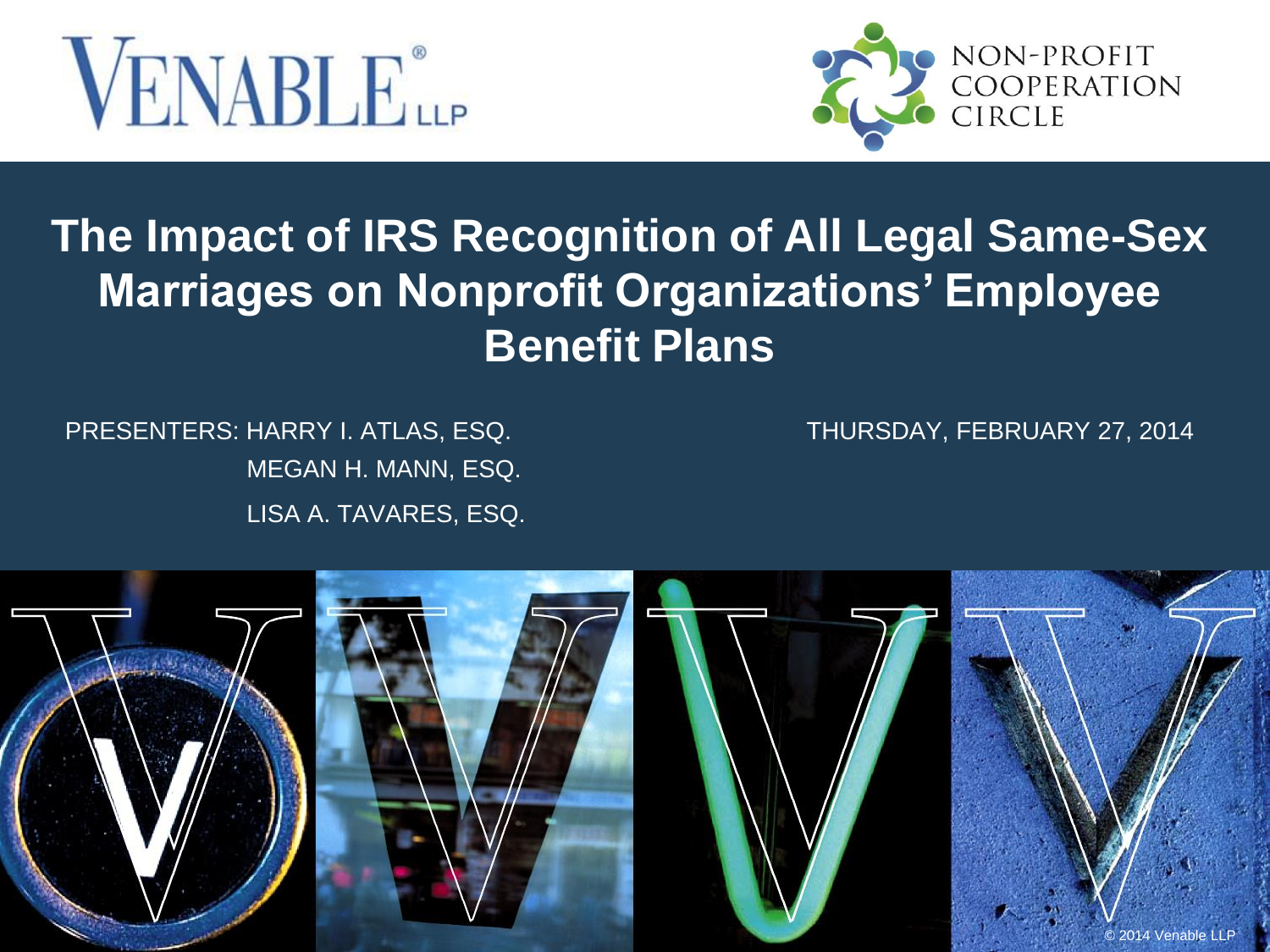



#### *United States v. Windsor*  June 16, 2013

- Provision of the Defense of Marriage Act defining "marriage" for federal law purposes as between one man and one woman is unconstitutional.
- **Provision of the Defense of Marriage Act allowing** each state to decide whether to honor same-sex marriages performed in other states is not affected by the ruling.

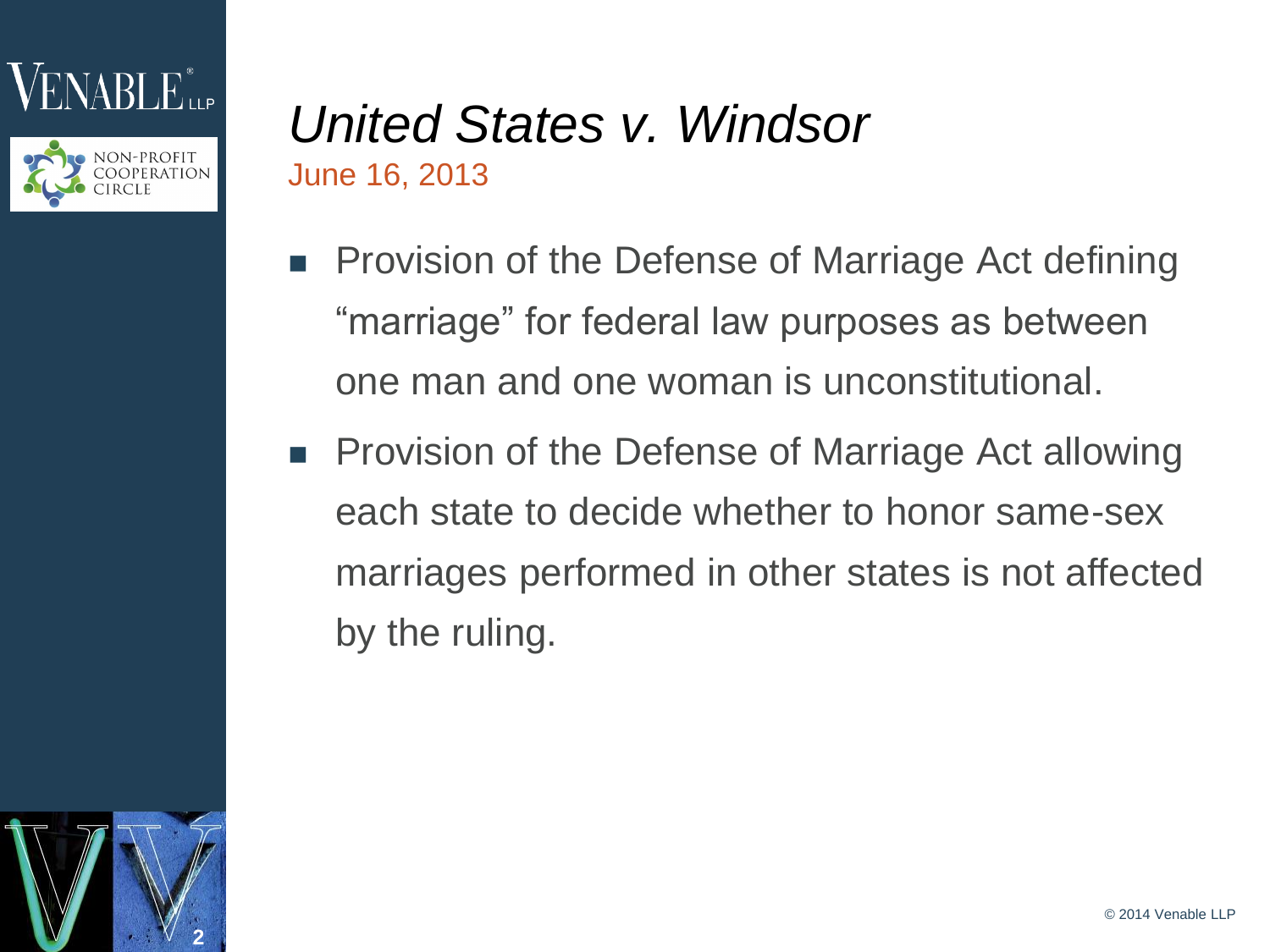



#### *United States v. Windsor (cont'd.)* June 2013

- Because *Windsor* does not require all states to honor a same-sex marriage that was valid where performed, a fundamental question remains:
	- What is the status, in a state that does not recognize same-sex marriage, of a same-sex couple that was validly married in another state?

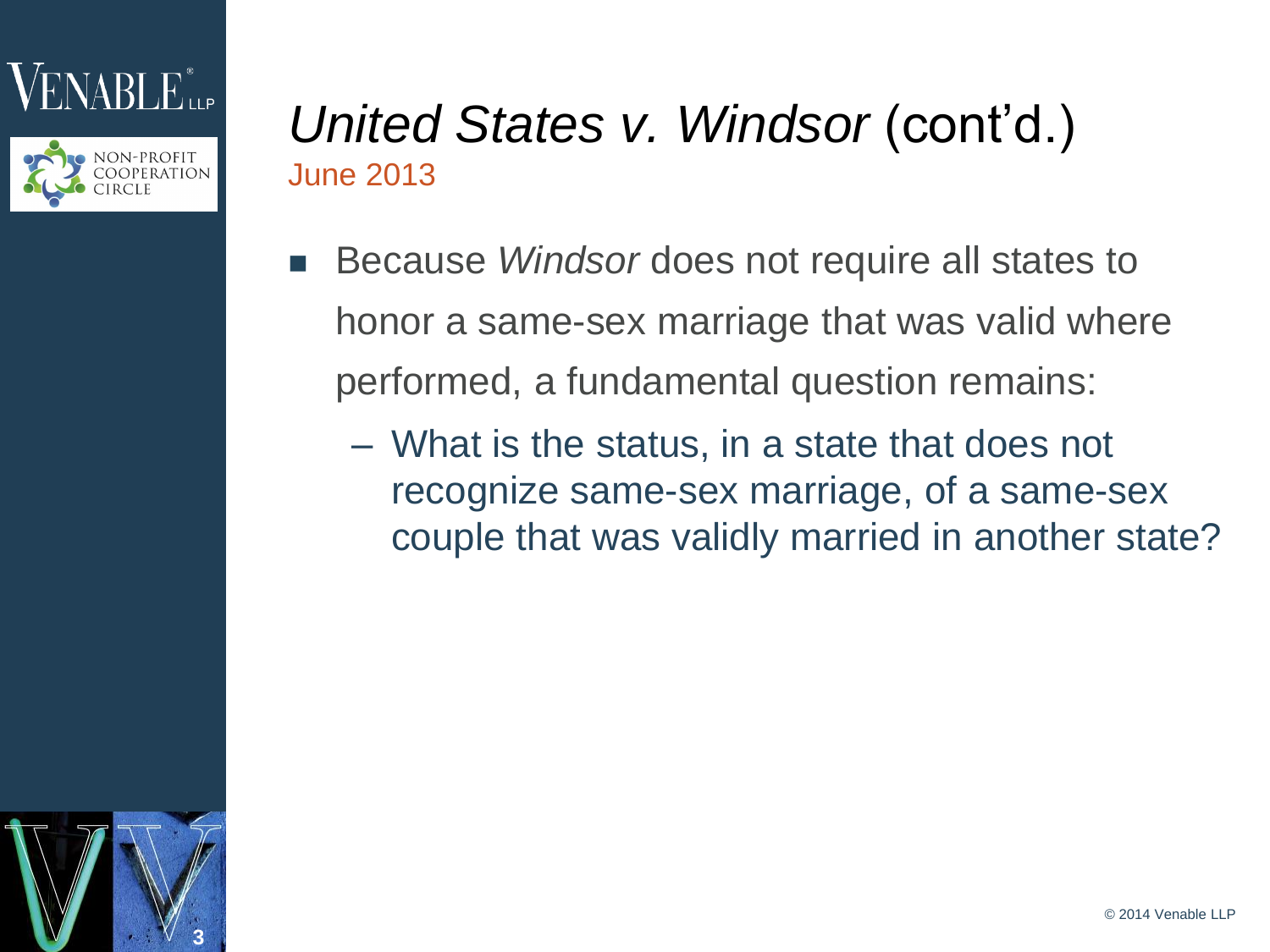



## State Laws

- Same-sex marriage is legal in: CA, CT, DE, HI, IA, IL (7/1/14), ME, MA, MD, MN, NJ, NH, NM, NY, RI, VT, WA, and the District of Columbia
- Same-sex marriages is still prohibited in: AL, AK, AZ, AR, FL, GA, ID, IN, KS, KY, LA, MI, MS, MO, MT, NE, NC, ND, OH, OK, PA, SC, SD, TN, TX, UT, VA, WV, WY

As of 2/27/14

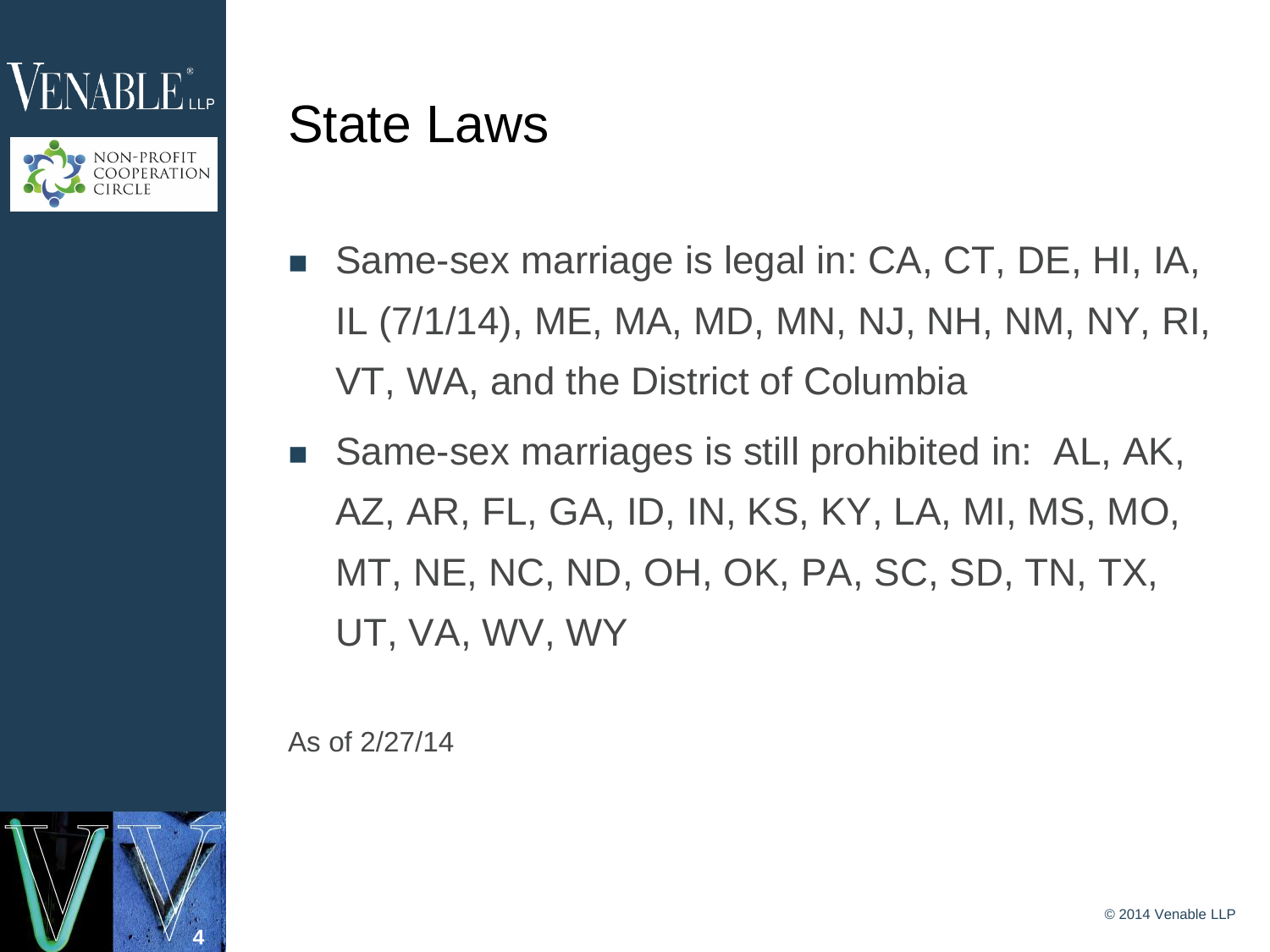



# Scope of Change

- There are more than 200 Internal Revenue Code provisions and regulations that include the term "spouse," "marriage," "husband," and/or "wife."
- Many other federal laws including Medicare are also implicated.
	- HHS has already ruled that same-sex spouses will have spouse access to nursing home coverage (August 29, 2013 HHS press release).

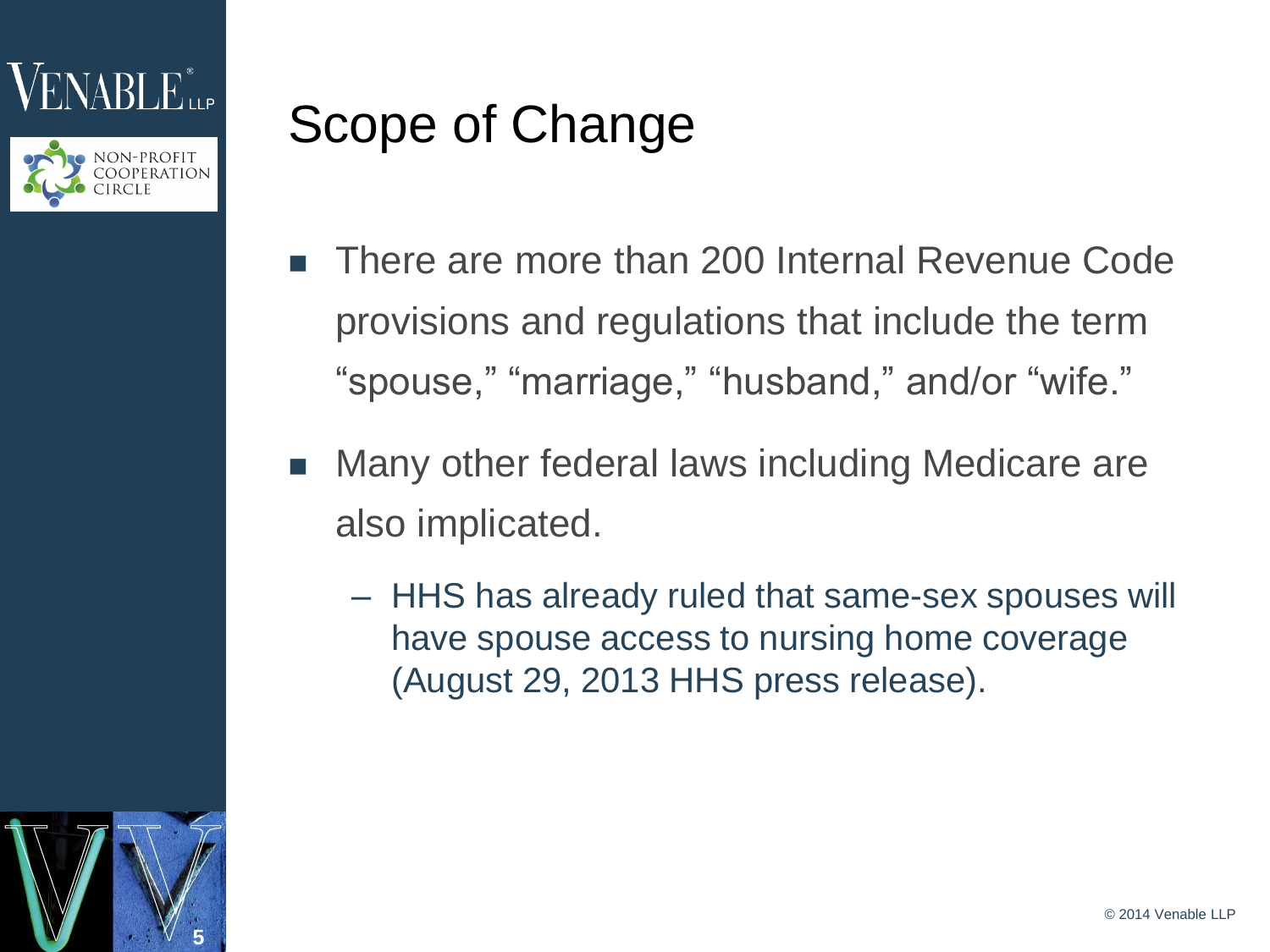



# IRS Revenue Ruling 2013-17

For federal tax purposes:

- The State of Celebration Rule A same-sex marriage sanctioned under the laws of the state or territory in which it was performed will be recognized, even if the married couple lives in a state that does not recognize same-sex marriage.
- A same-sex (or opposite-sex) couple is not considered married by virtue of entering into a registered domestic partnership, civil union, or other similar formal relationship recognized under state law (but not classified as a marriage under the laws of that state).

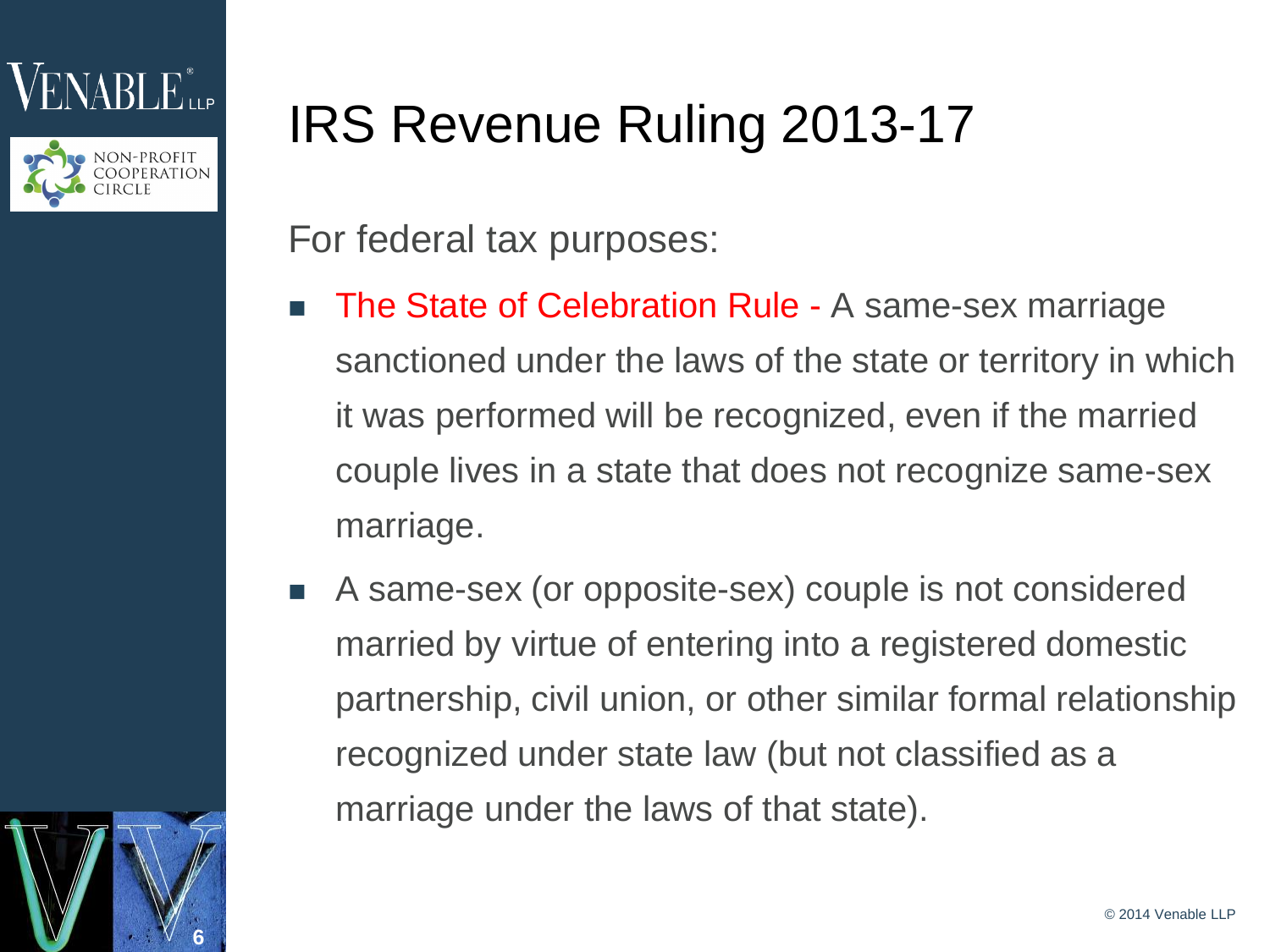



# IRS Revenue Ruling 2013-17 (cont'd)

- "Marriage" includes two individuals of the same sex, provided those individuals are lawfully married under state law (or the laws of a territory or foreign jurisdiction).
- The terms spouse, husband and wife do not include individuals in a registered domestic partnership, civil union or other relationship not denominated as a marriage under state law.

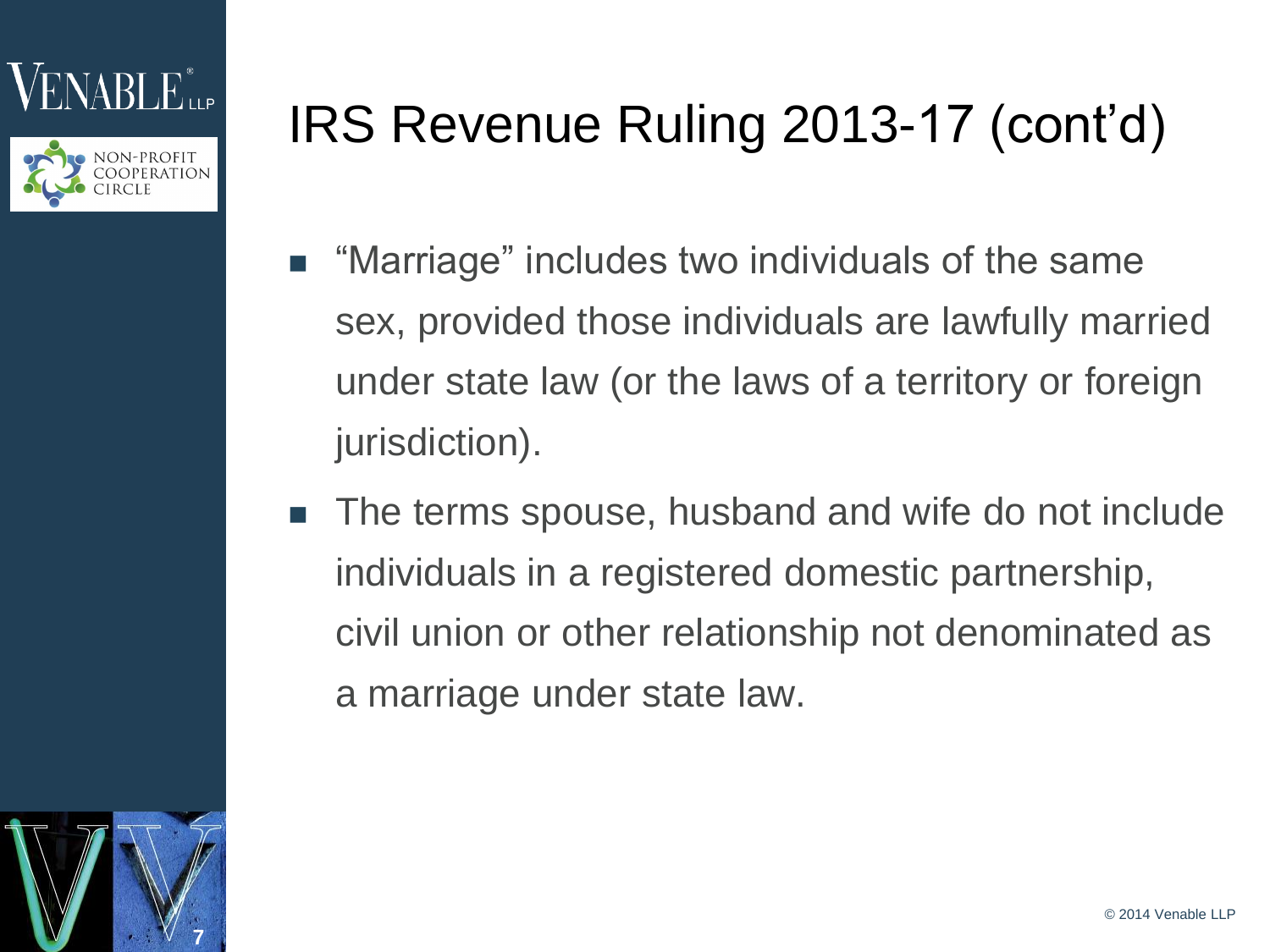



## IRS Revenue Ruling 2013-17 (cont'd)

More to come on retroactivity

Revenue Ruling 2013-17 states that the Service intends to issue further guidance on the retroactive application of *Windsor* to other employee benefits after consideration of the impact on all taxpayers involved.

Future guidance will provide sufficient time for plan amendments and corrections.

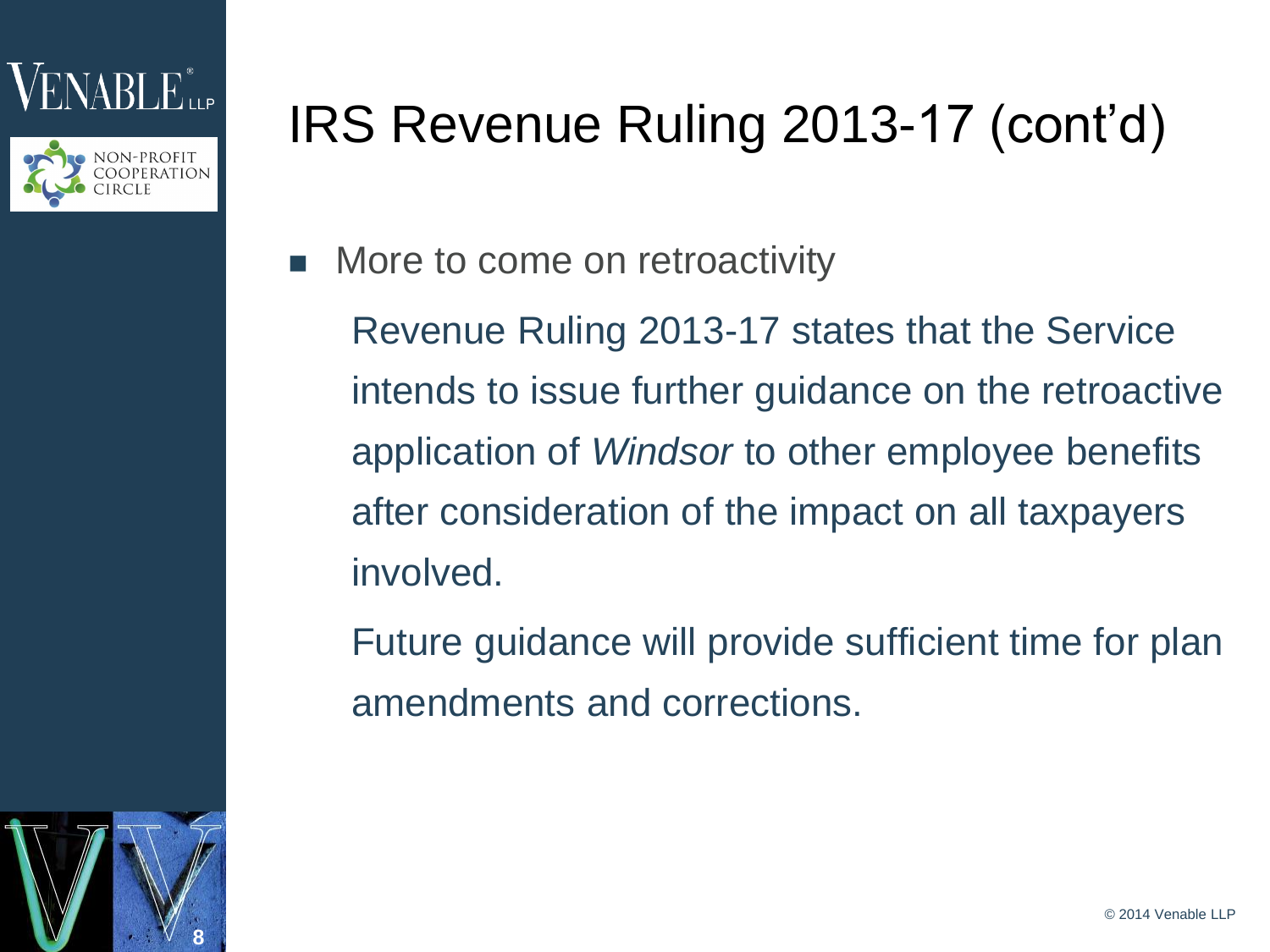



#### IRS FAQs Issued with Rev. Rul. 2013-17 – Health Insurance

- Health insurance coverage for same-sex spouse is no longer taxable.
	- Continue to impute federal income to the employee for heath coverage provided to an (unmarried) domestic partner.
- **Employee may file amended Form 1040 to claim** refunds for "open" years under the statute of limitations.

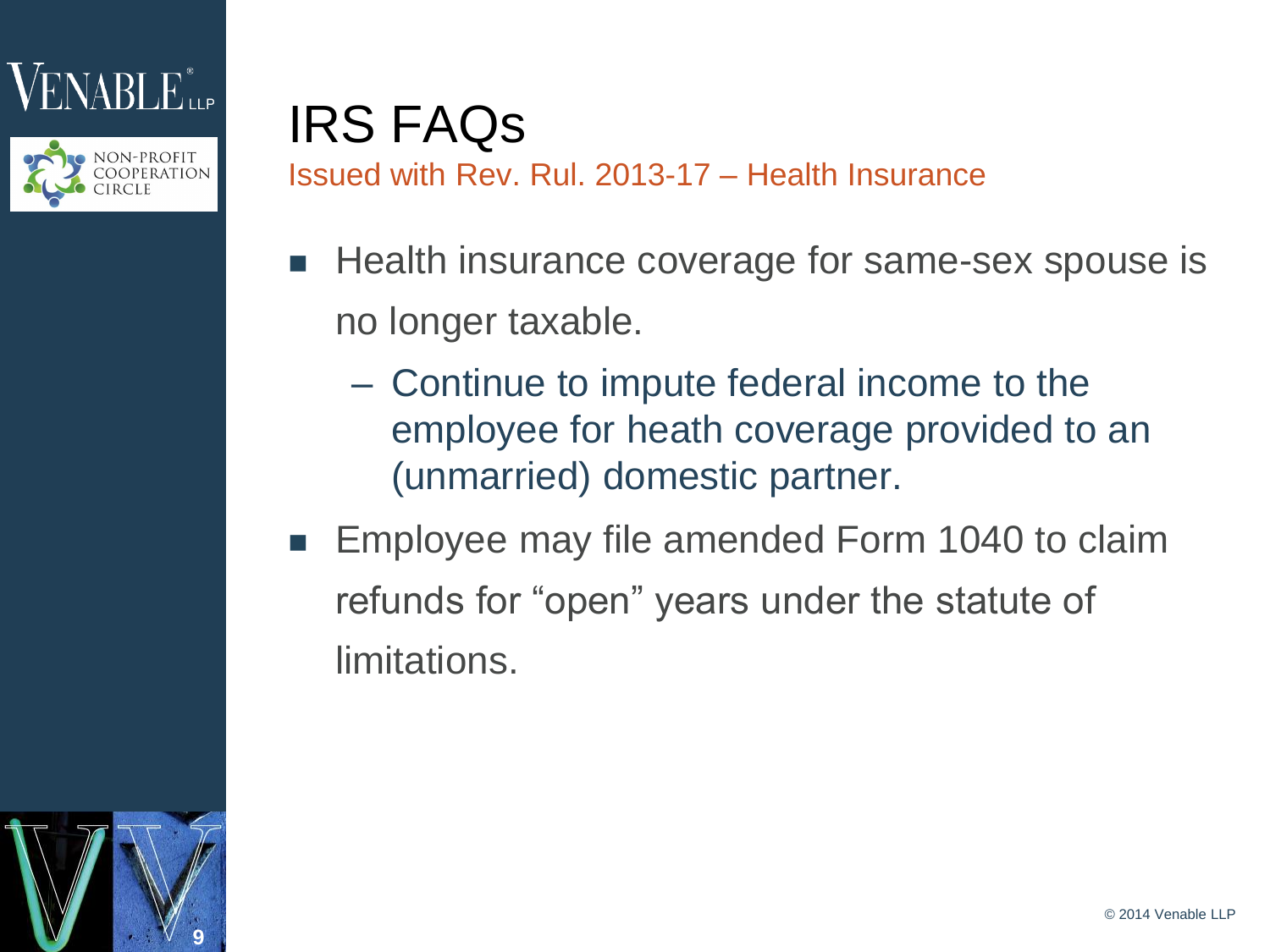



## IRS Notice 2014-1

- $\blacksquare$  IRS Notice 2014-1 guidance and transitional relief for cafeteria plans, FSAs and HSAs, including:
	- Transitional relief for cafeteria plans that allowed election changes due to *Windsor.*
	- Requires cafeteria plans that provide benefits to same-sex spouses to treat such benefits as pretax within a reasonable time after December 16, 2013.
	- FSA can reimburse same-sex spouse expenses beginning with the plan year in which the *Windsor* decision was rendered.

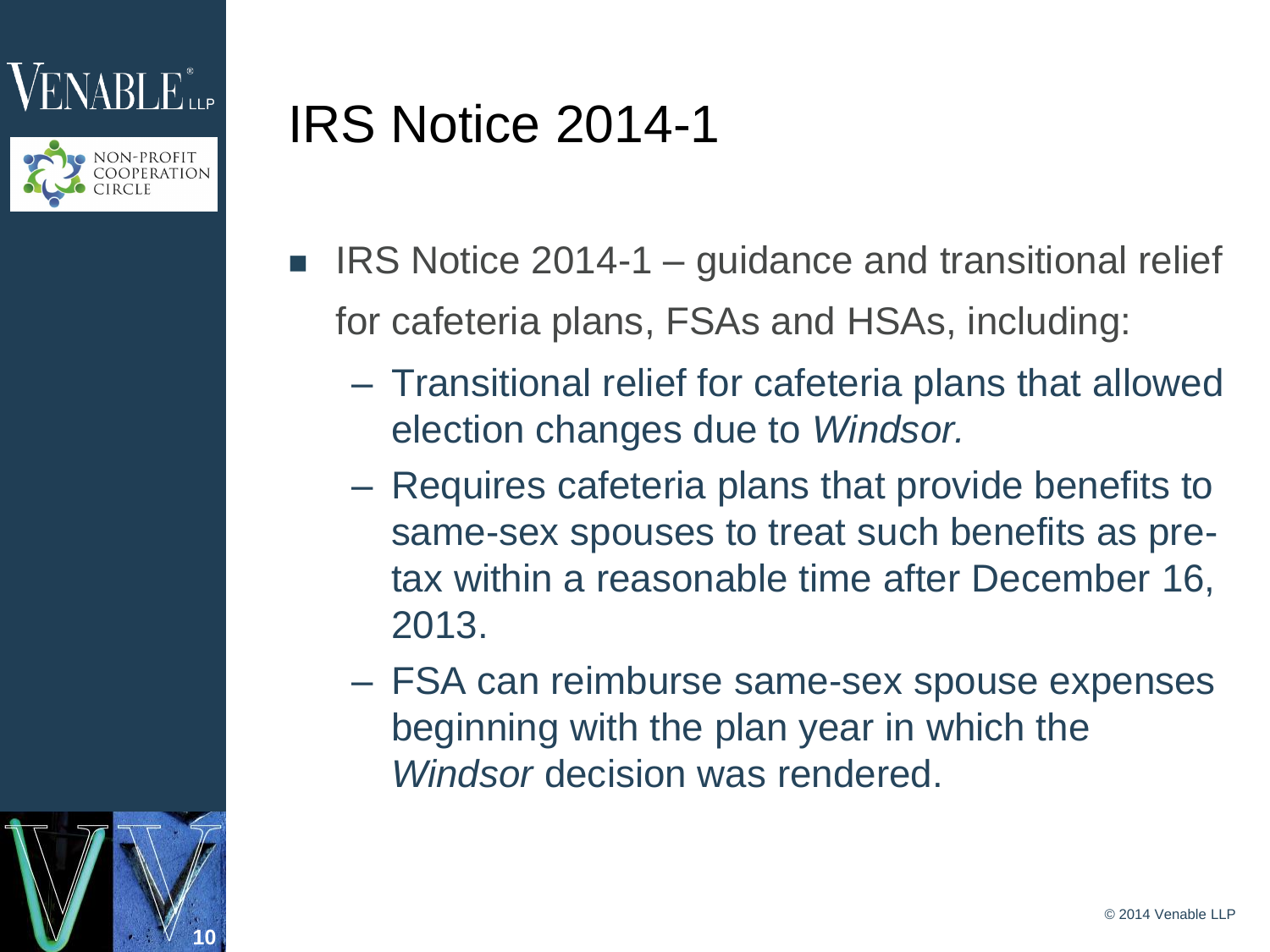



## DOL Technical Release 2013-04

- Echoes IRS Rev. Rul. 2013-17- marriage includes any same-sex marriage legally recognized as a marriage under any state law under Title I of ERISA.
- **Applies same principles to ERISA-governed 403(b)** plans
- Opens up participant rights to sue for benefits.

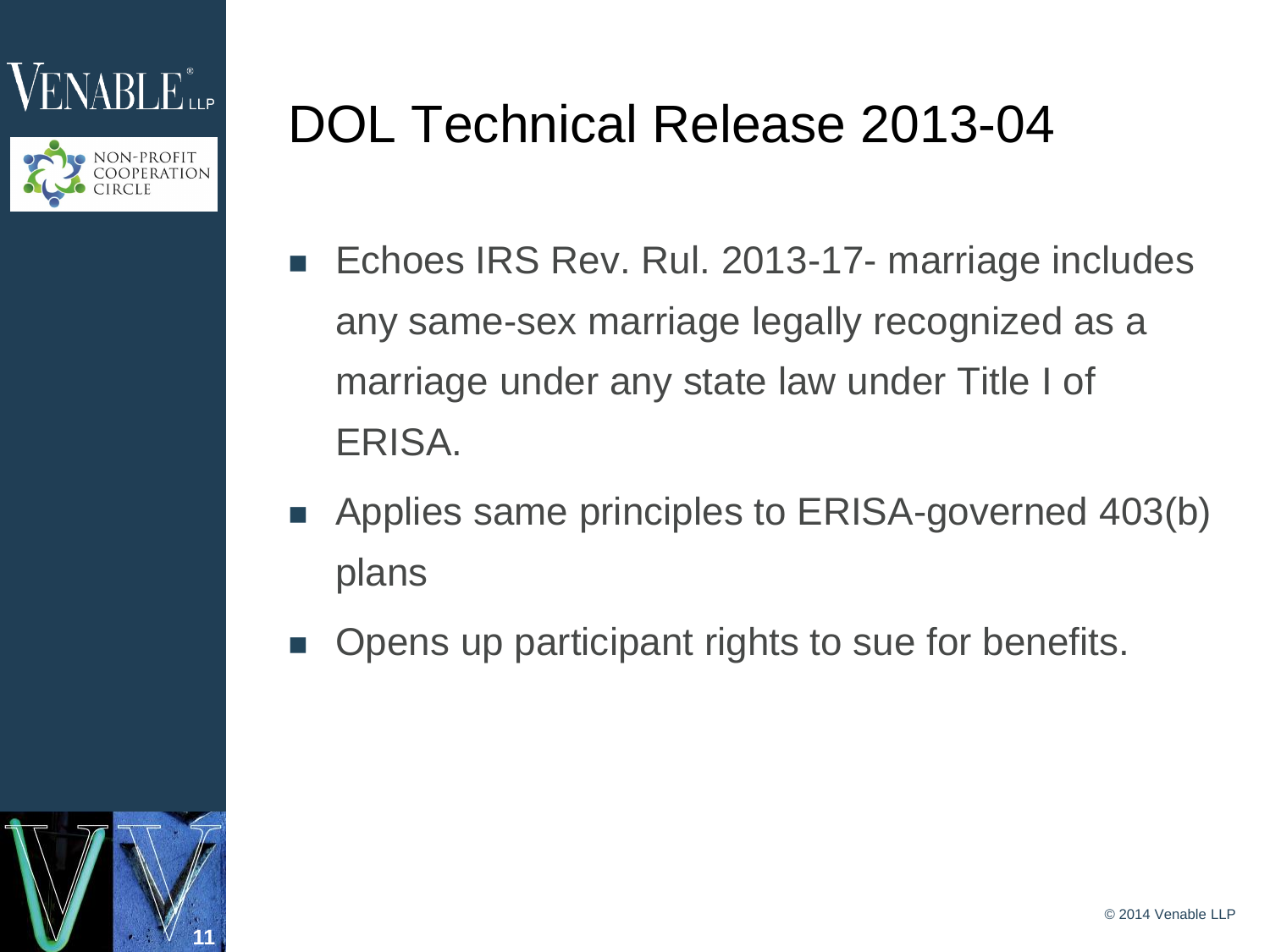



## Other Health and Welfare Benefit Implications

- Special enrollment and status change rights under cafeteria plans
- COBRA independent spousal election rights/qualified beneficiary status
- Qualified tuition reduction for spouses Sec. 117(d)
- Dependent care expenses
	- Higher dollar limits for married couples
	- Care of spouse's child qualifies
- Medical flexible spending accounts coverage of spouse claims/tax-free reimbursement
- Tax-free health plan coverage no more imputed income

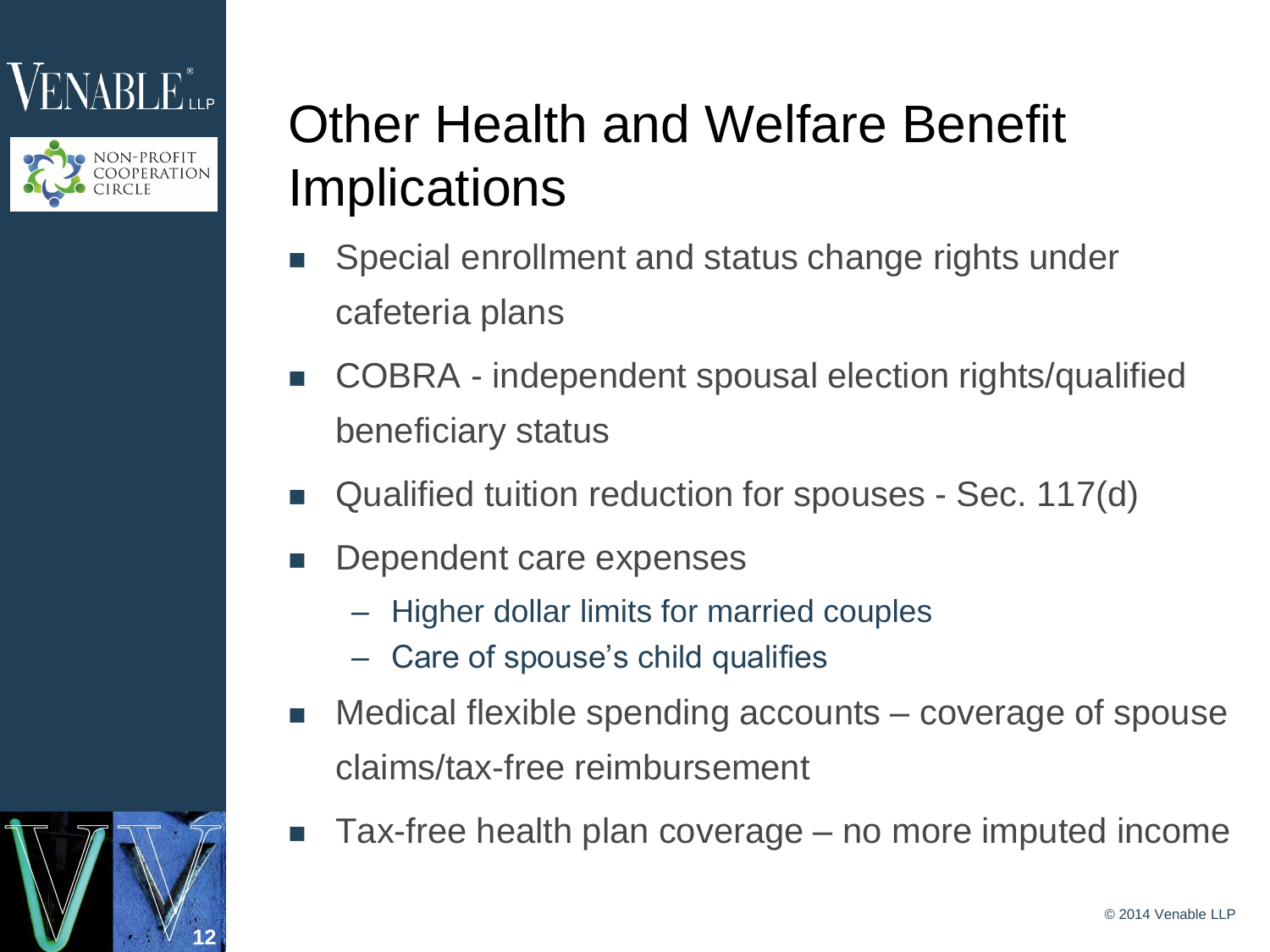



## Retirement Plan Implications

- Right to survivor annuities including preretirement survivor benefits
- Spousal consent rights
- Spousal rollover rights
- QDRO rights
- Delay of required minimum distribution until deceased participant would have been 70 ½
- Safe harbor hardship withdrawals for unreimbursed medical, post-secondary education, and funeral expenses

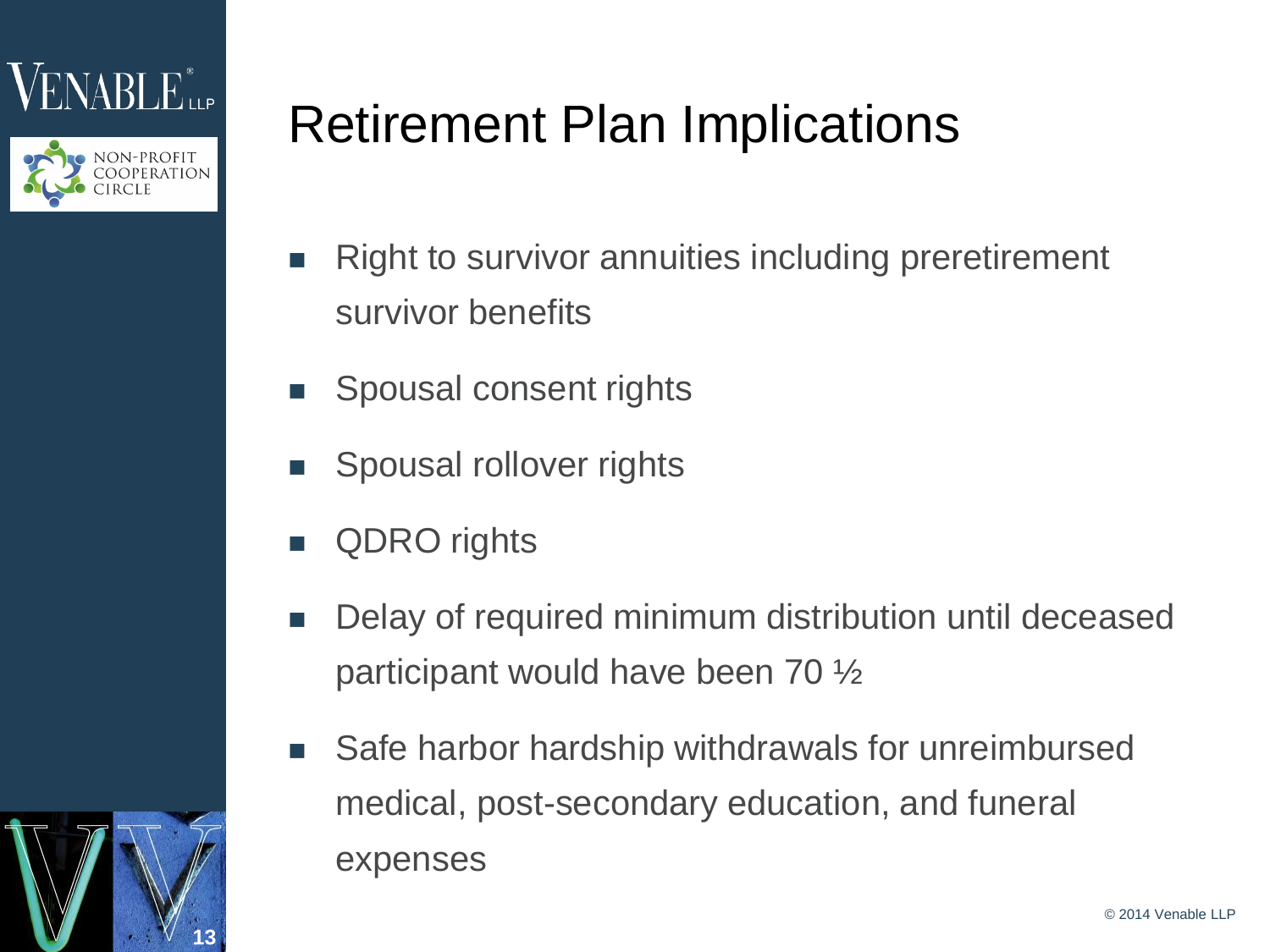



#### IRS FAQs Issued with Rev. Rul. 2013-17 – Retirement Plans

- As of 9/16/2013, same-sex married spouse must be treated as a spouse for qualified plan purposes:
	- QJSA/QPSA rights
	- Surviving spouse rights (when QJSA/QPSA inapplicable)
	- Hardship distributions
- Guidance not yet issued for pre-9/16/2013 periods
	- Retroactive benefit claims are at issue

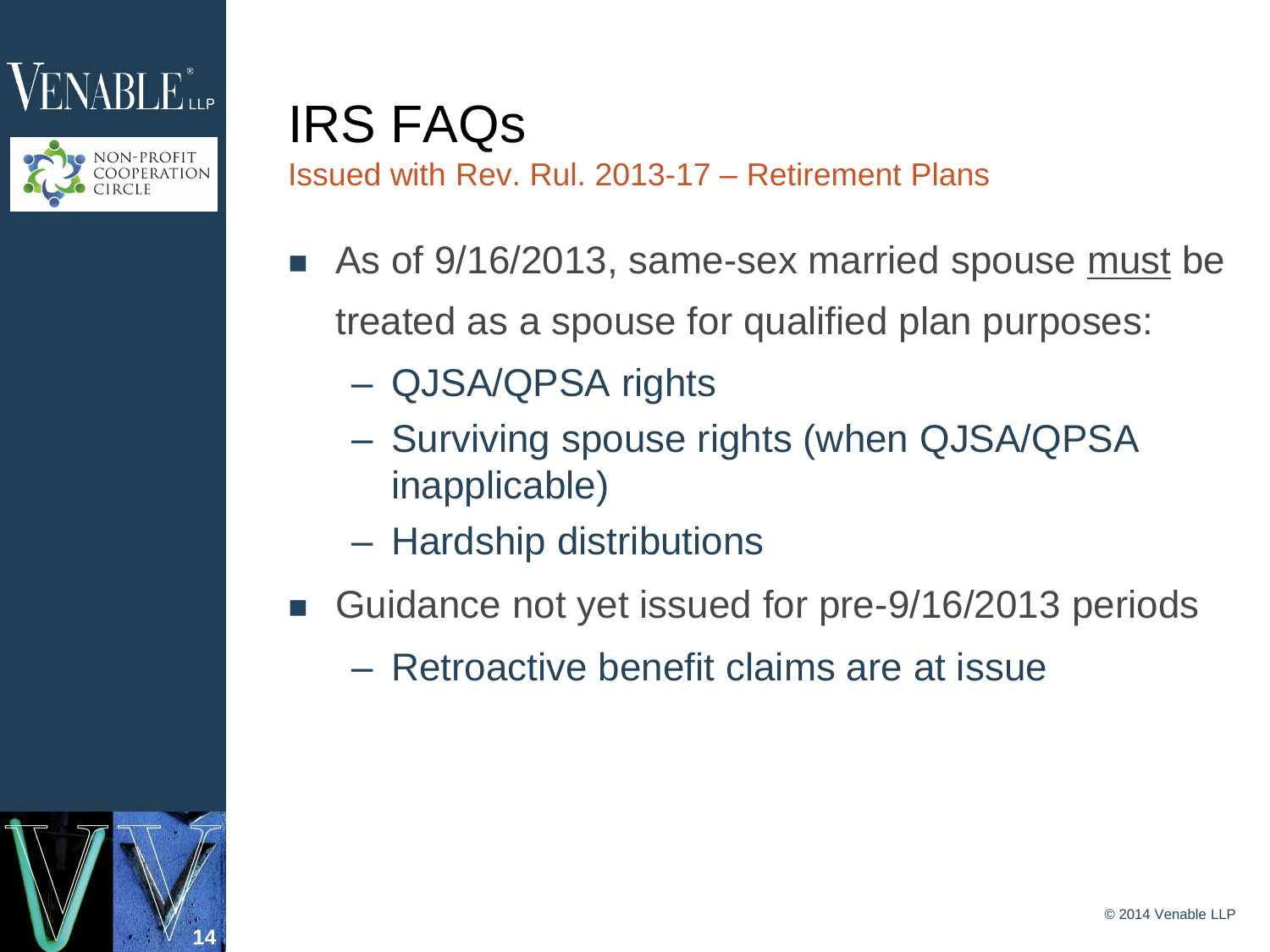### 'NABLE<sup>®</sup>



# IRS Notice 2013-61

Correction of employment tax overpayments for health and other fringe benefits

#### Special Administrative Procedure – 2013

- For 2013 In the 4th quarter of 2013, repay employee the excess FICA and income tax withholding amounts, and net out the amounts on the 4th quarter Form 941; OR
- For 2013 After 2013, repay employee the excess FICA (but not income tax), and file one Form 941-X to correct FICA (but not income tax) for all of 2013.
	- Employees must provide written statements that they will not otherwise claim FICA refunds. Employees recoup excess income tax withholding through regular Form 1040 channel.

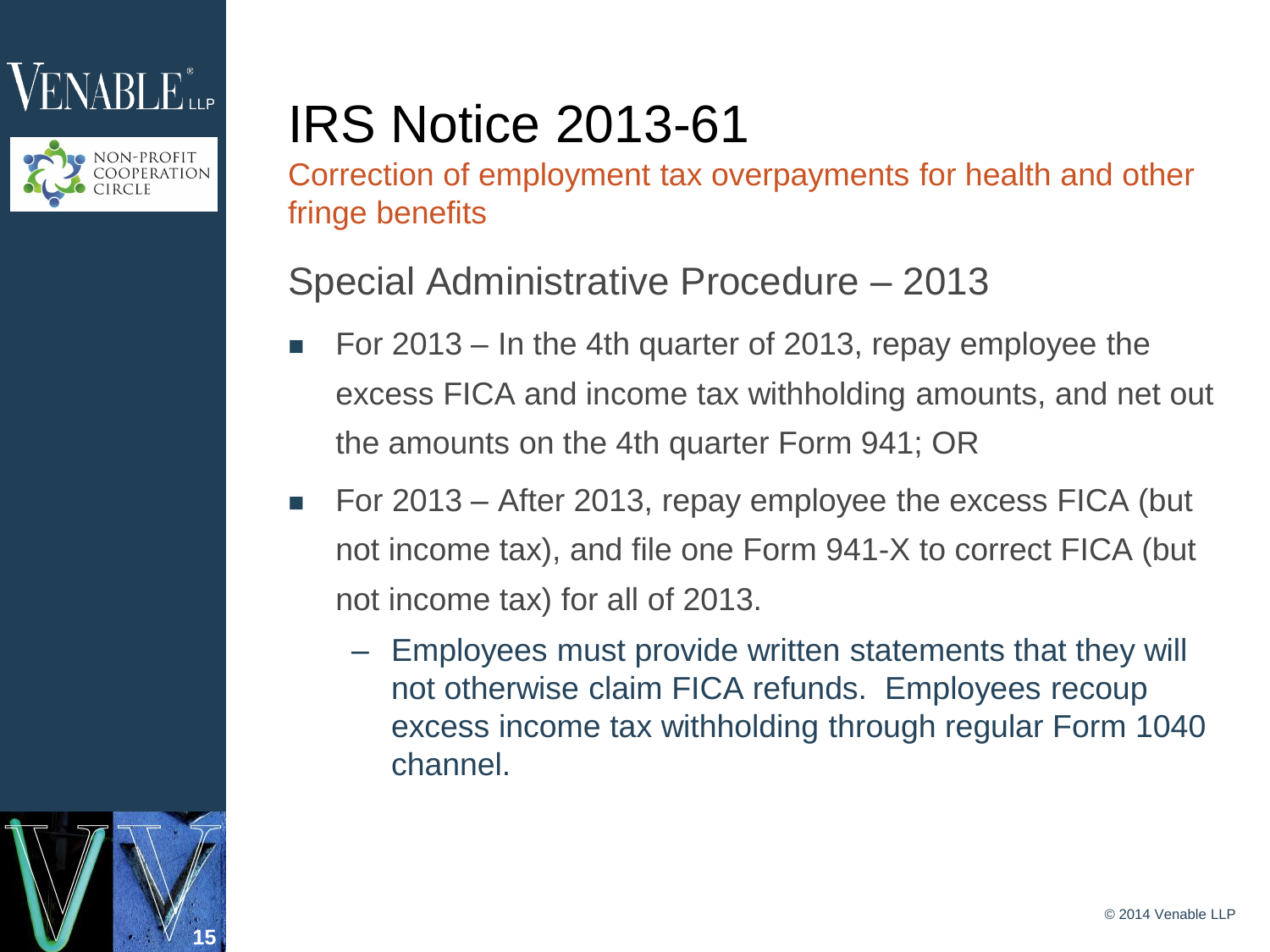### $\text{NABL}$



# IRS Notice 2013-61 (cont'd.)

Correction of employment tax overpayments for health and other fringe benefits

Special Administrative Procedure – Before 2013

- For pre-2013 years still "open" under the SOL. Applies to FICA only, not income tax.
- **EXTERG** Repay employee the excess FICA (but not income tax), and file a Form 941-X for the fourth quarter of the earlier year to correct FICA for the earlier year.
- Employer must issue corrected Form W-2 (i.e., Form W-2c).
- **Employees certify that they will not otherwise claim FICA** refund.
- Employees recoup excess income tax withholding through filing amended Form 1040 (i.e., Form 1040-X).

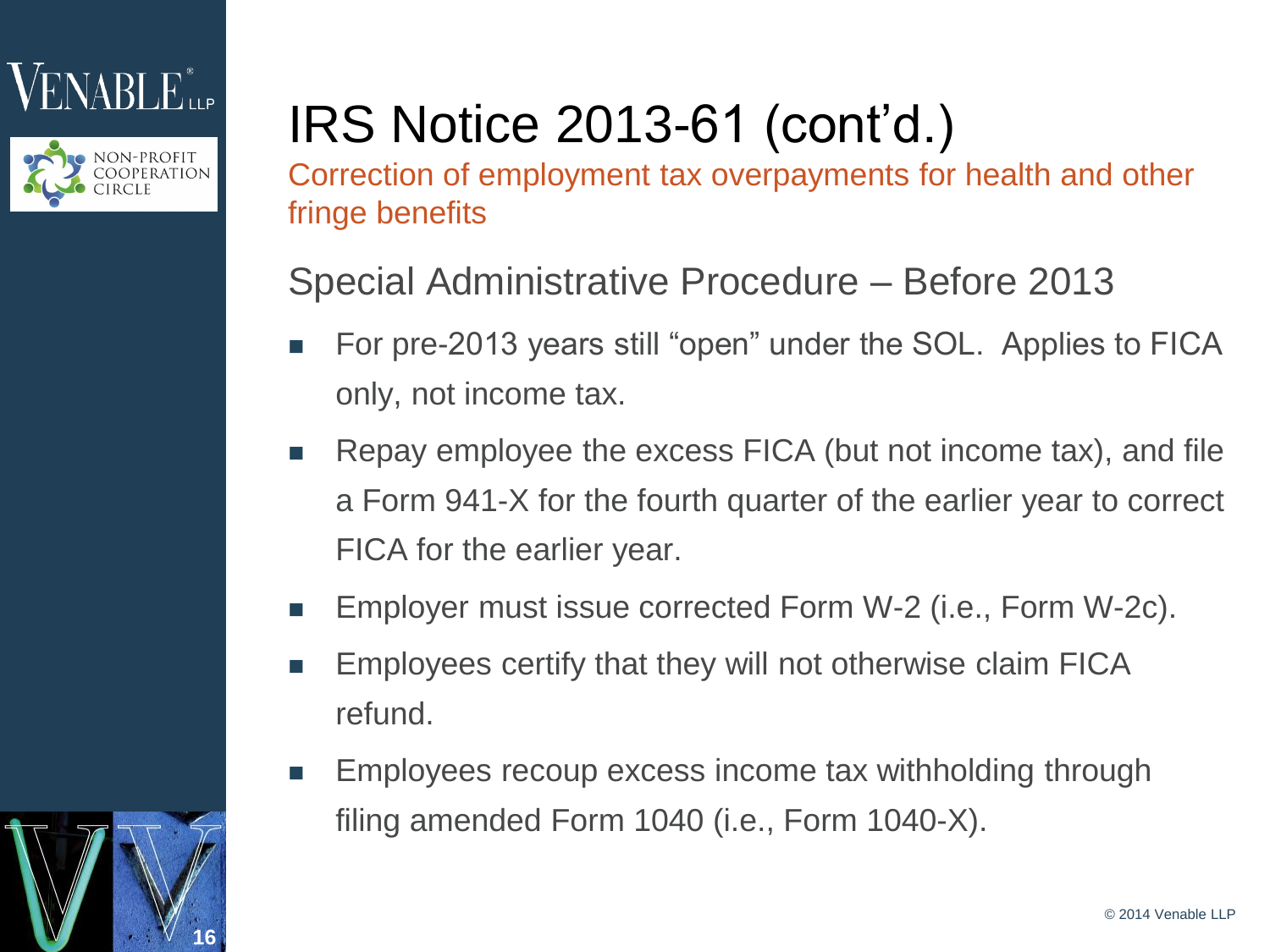### $\mathbf{N} \mathbf{A} \mathbf{B} \mathbf{L} \mathbf{E}^*$ ller



## Correction of Employment Tax Overpayments for Health and Other Fringe Benefits

- **An employer is not obligated to pursue a refund of** overpaid FICA for earlier years.
- If an employer does not pursue a refund for FICA overpayments for earlier years, an employee can file a refund claim on IRS Form 843.

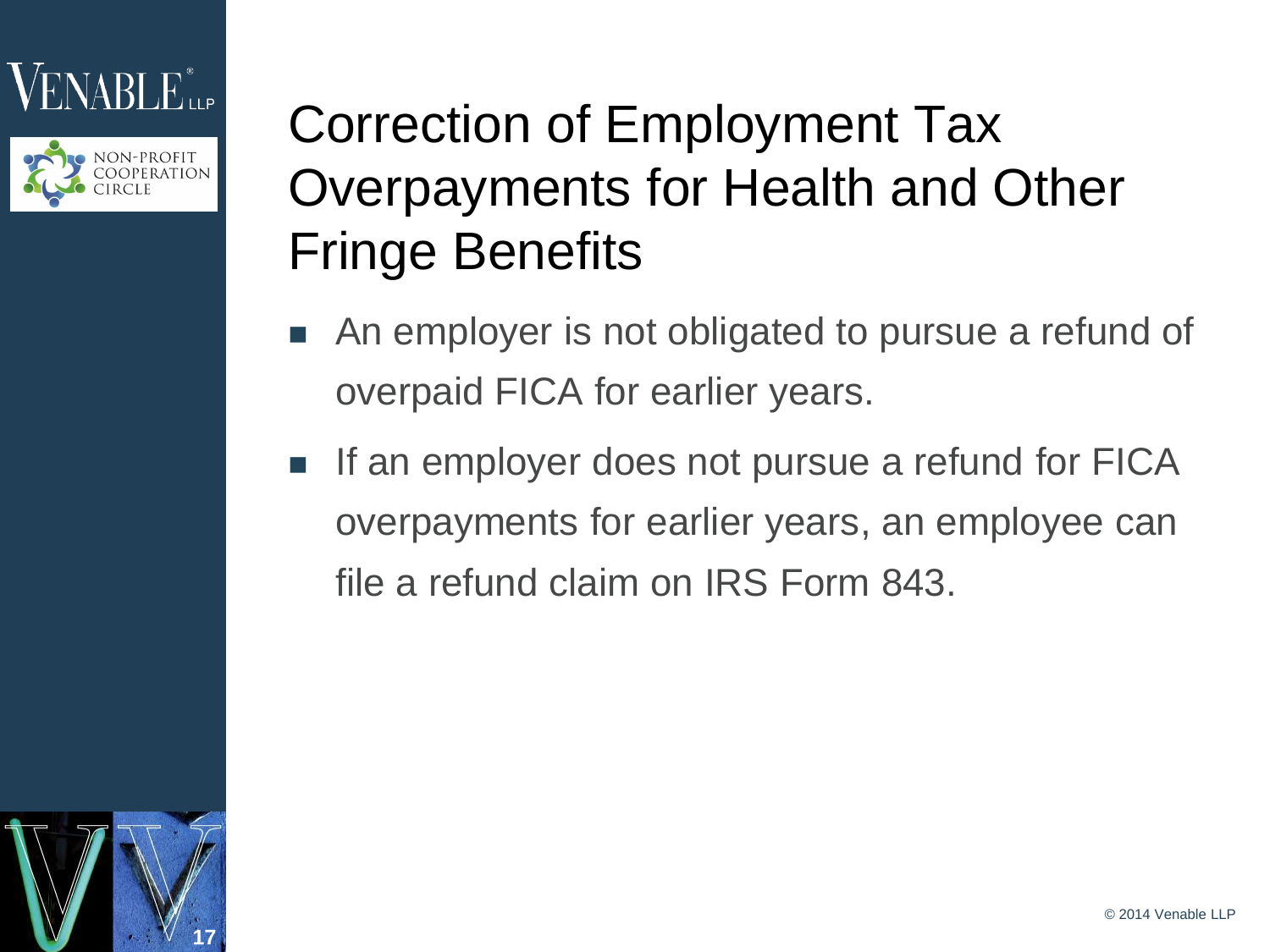



#### Family and Medical Leave Act (FMLA) The State of Residence Rule

- The FMLA provides certain leave rights to eligible employees, permitting them to attend to family matters (e.g., qualifying events related to a spouse's military leave) and serious health conditions (e.g., to care for a spouse with a serious health condition).
- Following the *Windsor* decision, the DOL issued guidance defining a "spouse" for FMLA purposes as "a husband or wife as defined or recognized under state law for purposes of marriage in the state where the employee resides, including 'common law' marriage and same-sex marriage."

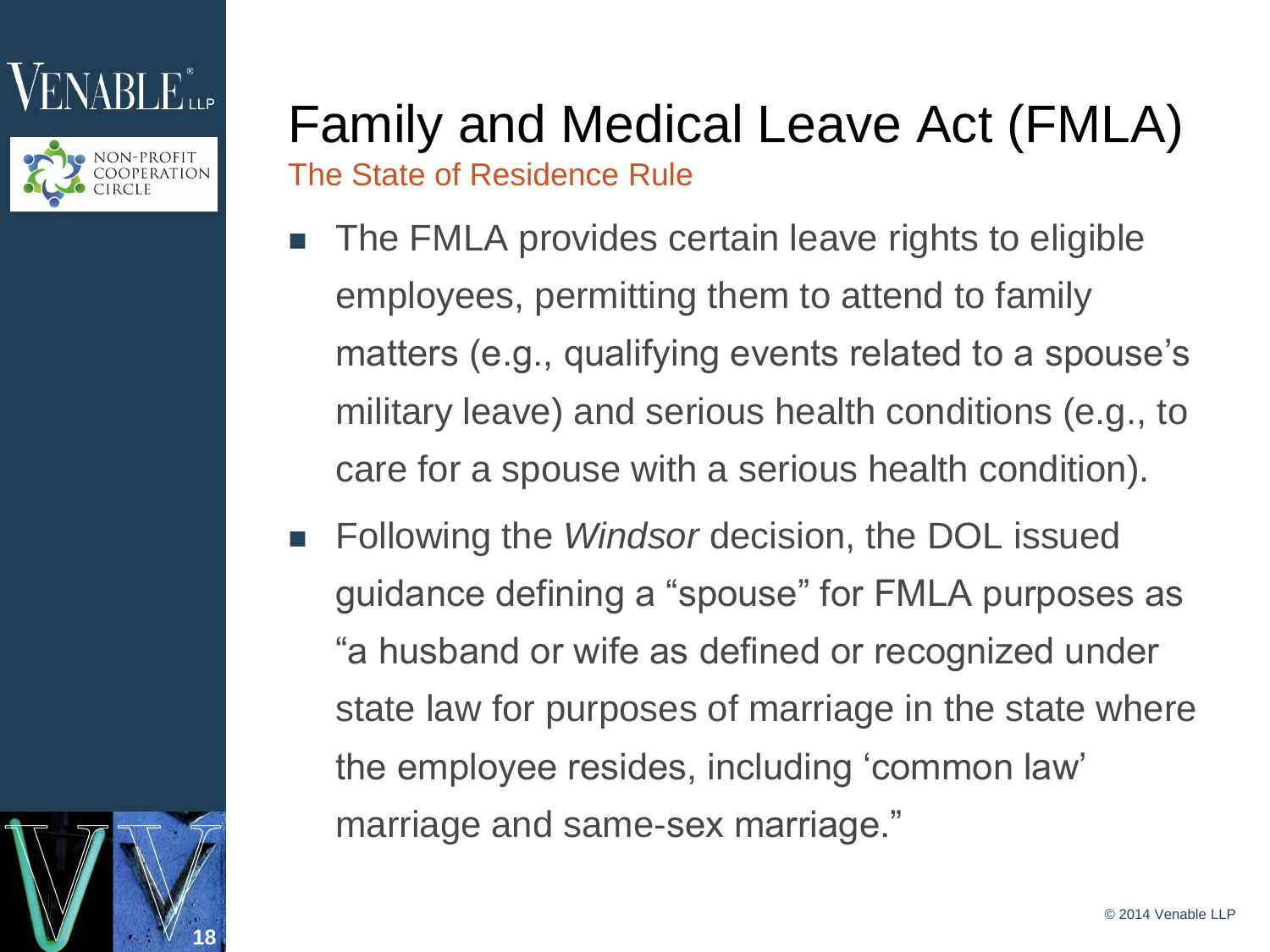



#### Family and Medical Leave Act (cont'd.) The State of Residence Rule

- Therefore, when considering leave requests and FMLA rights related to, for example, the serious health condition of an employee's same-sex spouse, employers must consider whether the employee is:
	- Legally married to a same-sex spouse; and
	- Residing in a state that recognizes same-sex marriage (this is known as the "state of residence" rule, versus the "state of celebration" rule).

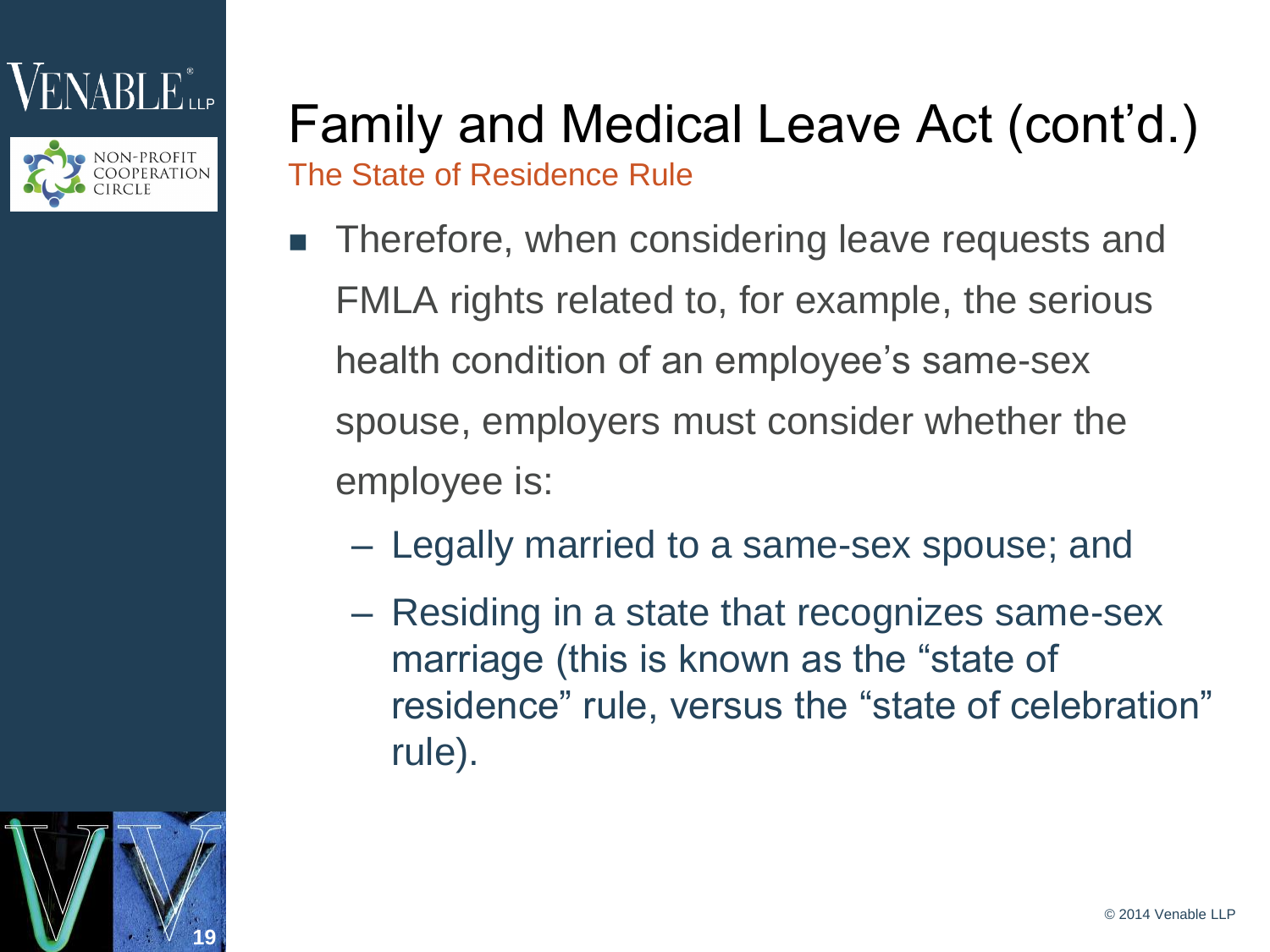



### Action Items

- Check plan documents and SPDs to see if definition of spouse needs to be amended.
- No requirement to seek out information about employee's marital status, but consider sending a reminder of need to keep personnel records and beneficiary designations current.
- Check open enrollment materials for needed changes.

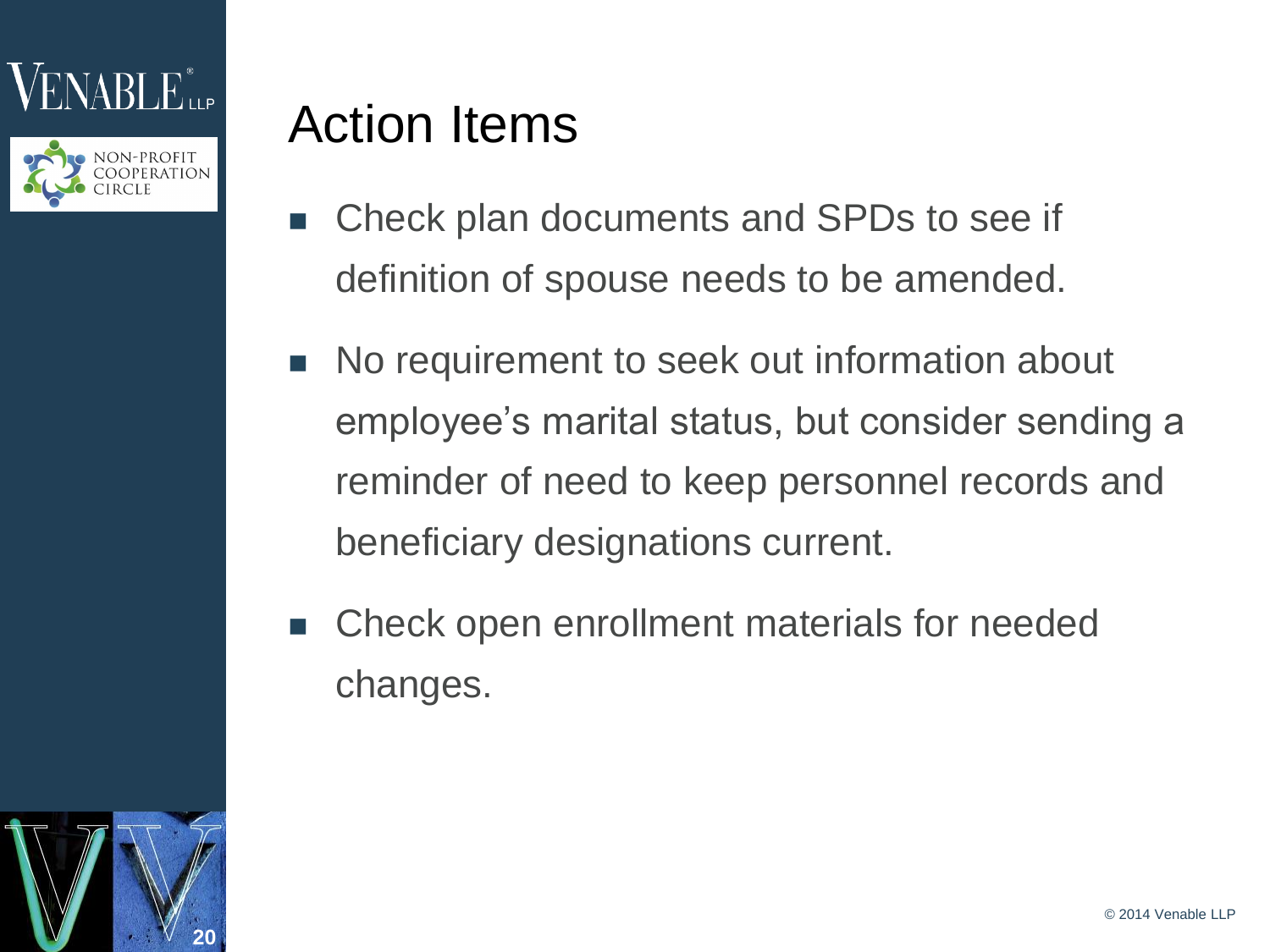



**21**

## Action Items Continued …

- **Stop imputing income where same-sex marriage is** known.
	- Response to claim for benefits
	- Review handbooks no references to DOMA and check references to spouse
- Check FMLA policy to ensure that it is not outdated (e.g., remove any DOMA references)
- Develop or confirm the existence of your FMLA approval process, and make certain that this process does not discriminate against same-sex couples by placing any extra burdens on them.